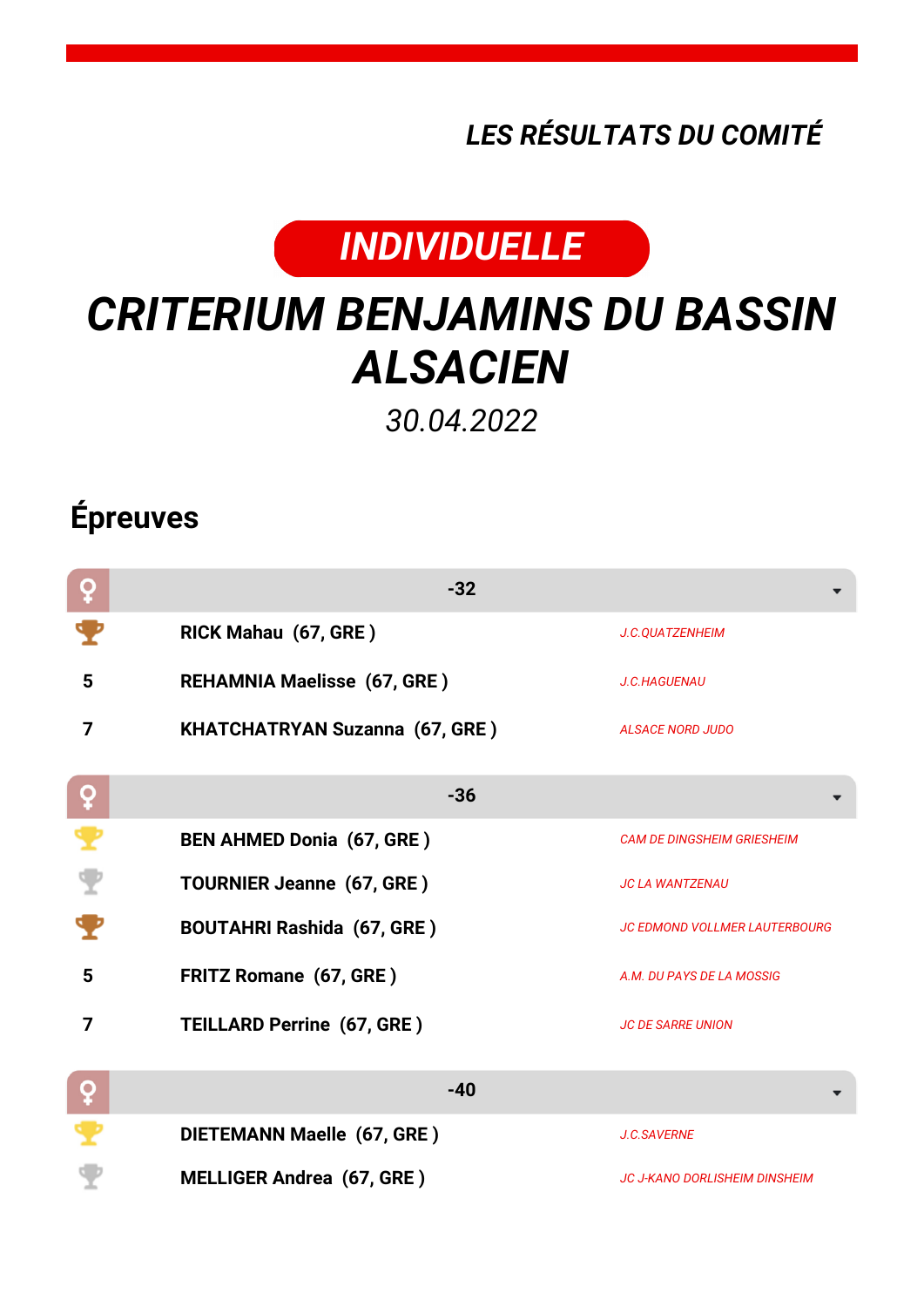**5 SCHNIDER SYLVESTRE Axelle (67, GRE )** *A.M. DU PAYS DE LA MOSSIG*

|           | $-44$                                   |                                      |
|-----------|-----------------------------------------|--------------------------------------|
|           | <b>BRAUN Amandine (67, GRE)</b>         | <b>ALLIANCE JUDO BASSE-ALSACE</b>    |
|           | <b>MAUDOUX Manon (67, GRE)</b>          | J.C.SELESTAT                         |
|           | <b>HENTZIEN Lina (67, GRE)</b>          | <b>ALLIANCE JUDO BASSE-ALSACE</b>    |
|           | <b>MAUDOUX Emilie (67, GRE)</b>         | J.C.SELESTAT                         |
| 5         | <b>CLAUDEL Oceane (67, GRE)</b>         | <b>JC J-KANO DORLISHEIM DINSHEIM</b> |
| 5         | KIATI Jenna (67, GRE)                   | <b>JUDO CLUB WOLFISHEIM</b>          |
| 7         | <b>WITTER Ludivine (67, GRE)</b>        | <b>STRASBOURG UNIV.CLUB</b>          |
| 7         | WOLF Emma (67, GRE)                     | <b>ALSACE NORD JUDO</b>              |
| ò         | $-48$                                   |                                      |
|           | LOMO Elise (67, GRE)                    | <b>STRASBOURG UNIV.CLUB</b>          |
|           | LAKRACHE Inas (67, GRE)                 | J.C.HAGUENAU                         |
| 4         | EIDENSCHENCK Solene (67, GRE)           | <b>CLUB JUDO JUJITSU DUPPIGHEIM</b>  |
|           | $-52$                                   |                                      |
|           | <b>BONTE Florence (67, GRE)</b>         | J.C.SAVERNE                          |
|           | PETER Maya (67, GRE)                    | <b>STRASBOURG UNIV.CLUB</b>          |
| 5         | <b>SCHEIDER Noemie (67, GRE)</b>        | <b>J.C.SAVERNE</b>                   |
| 7         | MALLO Oceane (67, GRE)                  | <b>ALSACE NORD JUDO</b>              |
| <b>NC</b> | <b>MAURER Julie (67, GRE)</b>           | <b>J.C.D HOENHEIM</b>                |
| <b>NC</b> | SAID Ciara (67, GRE)                    | <b>AMITIE LINGOLSHEIM JUDO</b>       |
| ò         | $-57$                                   |                                      |
|           | <b>RAMANANDRAIBE Kintanah (67, GRE)</b> | A.M. DU PAYS DE LA MOSSIG            |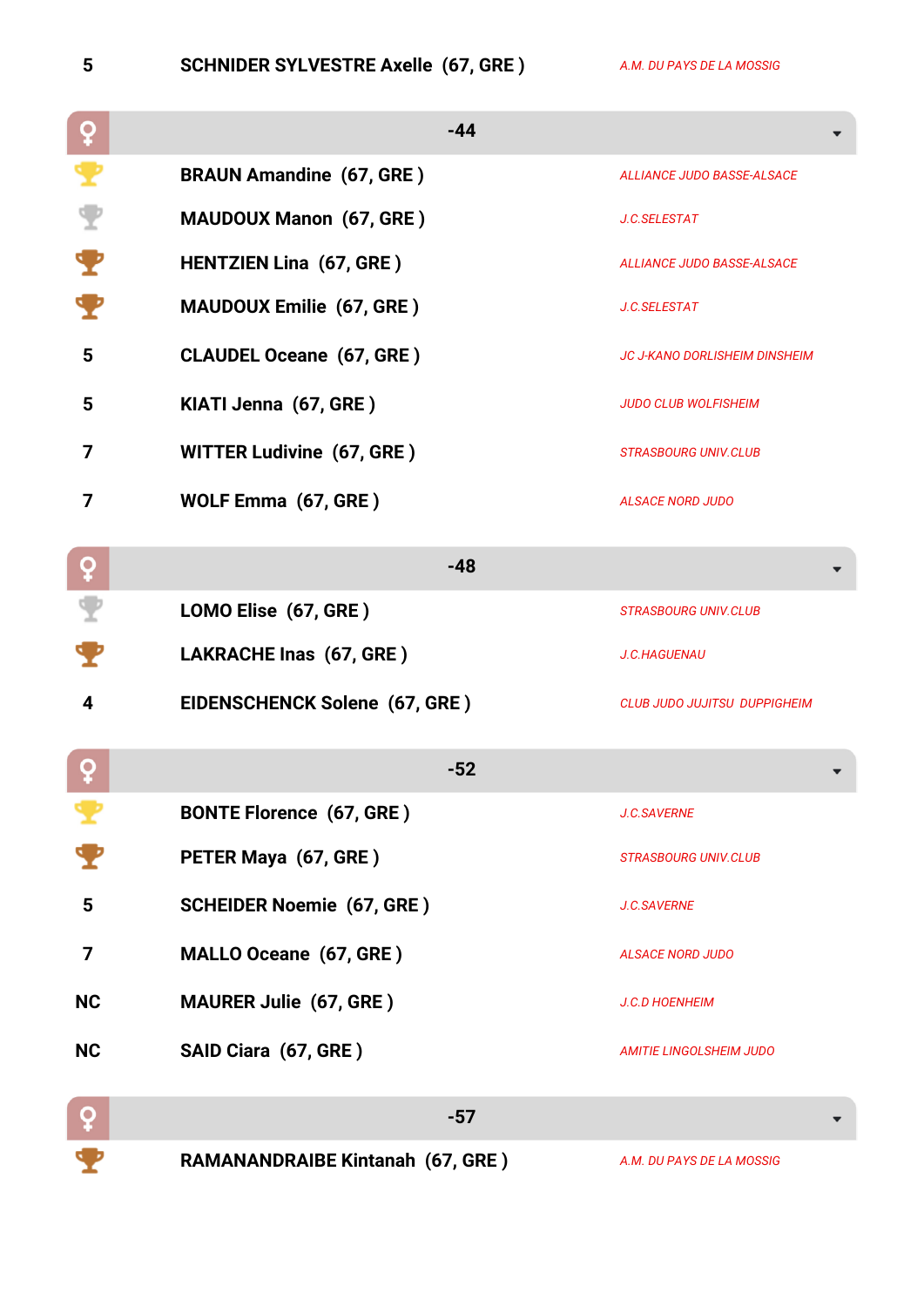| ۰.<br>r |  |   |
|---------|--|---|
|         |  |   |
|         |  |   |
|         |  |   |
|         |  | × |

**5 VOLTZ Lena (67, GRE )** *ALLIANCE JUDO BASSE-ALSACE*

|           | $-63$                                   |                                      |
|-----------|-----------------------------------------|--------------------------------------|
|           | DOERFER Lisa Marie (67, GRE)            | <b>GRPE LOIS.ESPOIRS SELTZ</b>       |
| ò         | $+63$                                   |                                      |
|           | <b>MENDY Alissia Tete (67, GRE)</b>     | A.R.A.N.I.                           |
| 4         | <b>ARBOGAST Victoria (67, GRE)</b>      | A.M. DU PAYS DE LA MOSSIG            |
| ර         | $-26$ M B                               |                                      |
|           | <b>WINDSTEIN Arthur (67, GRE)</b>       | J.C.QUATZENHEIM                      |
| ර         | $-30$                                   |                                      |
|           | DE SAINT GERMAIN Theophile (67, GRE)    | <b>JUDO CLUB OBERNAI</b>             |
|           | <b>FERRAND Elliot (67, GRE)</b>         | <b>JC SHINSEI SCHERWILLER</b>        |
| 5         | <b>CITERNE Louenn (67, GRE)</b>         | J.C.SAVERNE                          |
| 5         | EL AMROUSSI Souleymane (67, GRE)        | <b>ASPTT STRASBOURG</b>              |
| $\bullet$ | $-34$                                   |                                      |
|           | <b>HIEBEL Etienne (67, GRE)</b>         | <b>JC EDMOND VOLLMER LAUTERBOURG</b> |
|           | FLECK Robin (67, GRE)                   | <b>J.C.SAVERNE</b>                   |
| 5         | <b>MAISURADZE Konstantine (67, GRE)</b> | <b>ALLIANCE JUDO BASSE-ALSACE</b>    |
| 7         | <b>BORGES Anthony (67, GRE)</b>         | A.R.A.N.I.                           |
| <b>NC</b> | <b>KARCELES--CURIN Louis (67, GRE)</b>  | M.J.C.DE BARR                        |
| <b>NC</b> | <b>MAUDOUX Corentin (67, GRE)</b>       | J.C.SELESTAT                         |
| <b>NC</b> | PECQUERIAUX Come (67, GRE)              | <b>STRASBOURG UNIV.CLUB</b>          |
| <b>NC</b> | <b>WEISHAUPT Ethan (67, GRE)</b>        | J.C.QUATZENHEIM                      |

 $\sigma$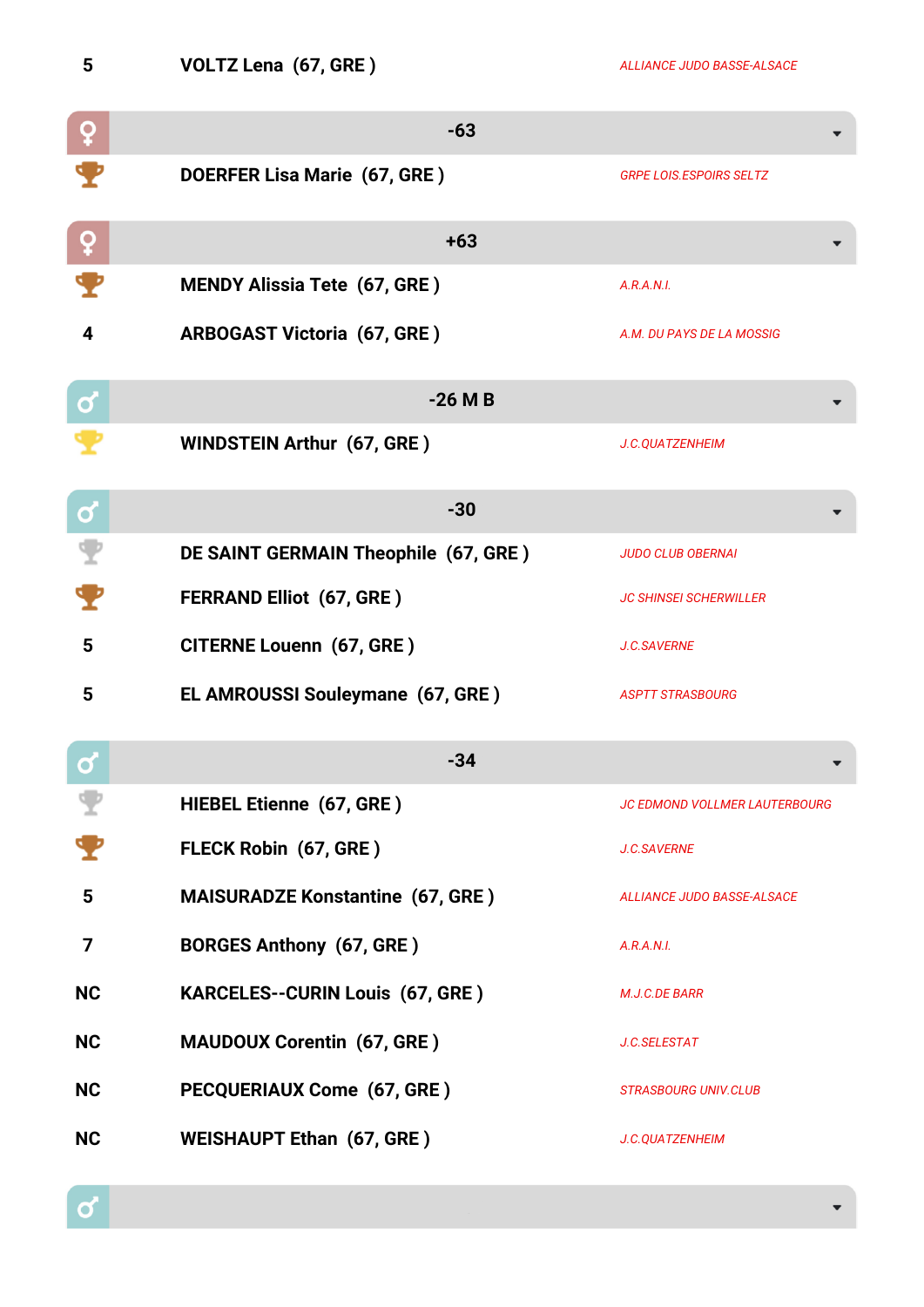|   | <b>GOBLED Nael (67, GRE)</b>     | AM GEISPOLSHEIM                   |
|---|----------------------------------|-----------------------------------|
| v | <b>DYBYROFF Daniel (67, GRE)</b> | JC LA WANTZENAU                   |
| 5 | <b>GERAULT Arthur (67, GRE)</b>  | <b>CAM DE DINGSHEIM GRIESHEIM</b> |
|   | <b>GOSSARD Timeo (67, GRE)</b>   | <b>JC LA WANTZENAU</b>            |

**-38**

| σ            | $-42$                                   |                                      |
|--------------|-----------------------------------------|--------------------------------------|
|              | HIEBEL Benoit (67, GRE)                 | <b>JC EDMOND VOLLMER LAUTERBOURG</b> |
| 5            | <b>BOUTAHRI Tayyeb (67, GRE)</b>        | <b>JC EDMOND VOLLMER LAUTERBOURG</b> |
| 5            | <b>FAEHN Martin (67, GRE)</b>           | <b>AM GEISPOLSHEIM</b>               |
| 7            | <b>MARINESCU Caius (67, GRE)</b>        | <b>JC SHINSEI SCHERWILLER</b>        |
| 7            | <b>TAUBENNEST Mael (67, GRE)</b>        | <b>CTRE JUDO HERRLISHEIM</b>         |
| <b>NC</b>    | <b>BENOIST Maximilien (67, GRE)</b>     | <b>STRASBOURG UNIV.CLUB</b>          |
| <b>NC</b>    | <b>DELAVIER Raphael (67, GRE)</b>       | <b>ALLIANCE JUDO BASSE-ALSACE</b>    |
| <b>NC</b>    | SEVIG Akay (67, GRE)                    | <b>CLUB JUDO MUNDOLSHEIM</b>         |
| <b>NC</b>    | YATA Nathanael (67, GRE)                | <b>CAM DE DINGSHEIM GRIESHEIM</b>    |
| $\mathbf{Q}$ | $-46$                                   |                                      |
|              | MTCHEDLICHVILI Demetre (67, GRE)        | <b>JC LA WANTZENAU</b>               |
|              | <b>MAGON A DANG Neil (67, GRE)</b>      | <b>ALSACE NORD JUDO</b>              |
|              | <b>TSINTSAEV Djamal (67, GRE)</b>       | A.R.A.N.I.                           |
| 5            | <b>SCHNURR Mathieu (67, GRE)</b>        | <b>AM GEISPOLSHEIM</b>               |
| 7            | <b>BAGHDASARYAN Alexandre (67, GRE)</b> | <b>JC LA WANTZENAU</b>               |
| <b>NC</b>    | KIENTZ Julien (67, GRE)                 | <b>J.C.BISCHWILLER</b>               |

 $\overline{\phantom{0}}$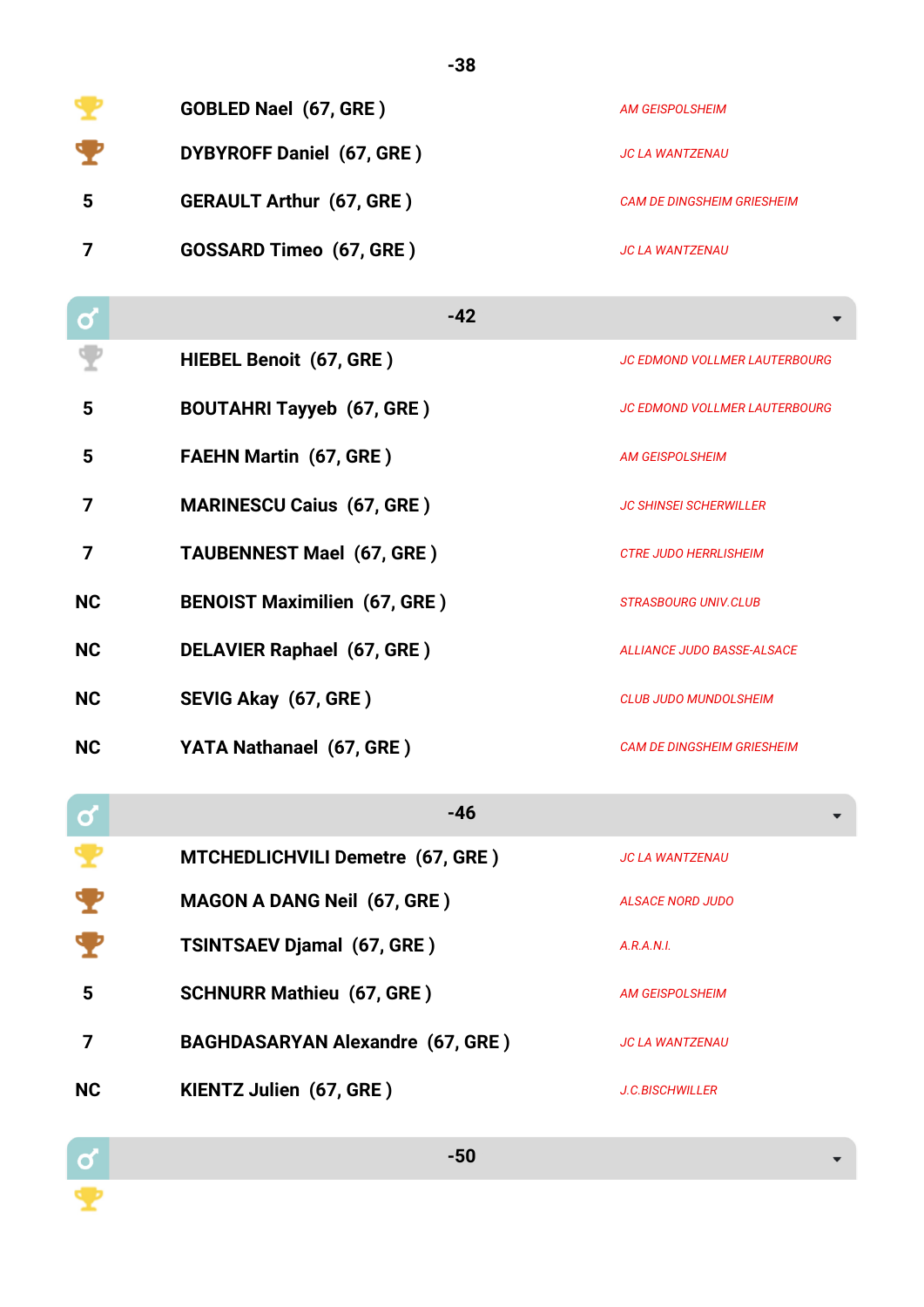|              | <b>WITTMANN Chris (67, GRE)</b>            | <b>ALSACE NORD JUDO</b>              |
|--------------|--------------------------------------------|--------------------------------------|
|              | <b>DESTOUCHES Arthur (67, GRE)</b>         | <b>AM GEISPOLSHEIM</b>               |
|              | <b>SOULTANOPOULOS Anastasios (67, GRE)</b> | <b>GRPE LOIS.ESPOIRS SELTZ</b>       |
| 5            | <b>RIEMER Antoine (67, GRE)</b>            | <b>CAM DE DINGSHEIM GRIESHEIM</b>    |
| 7            | LALAYAN Adam (67, GRE)                     | <b>JC LA WANTZENAU</b>               |
| 7            | <b>PROFAULT Maxime (67, GRE)</b>           | AMITIE LINGOLSHEIM JUDO              |
| <b>NC</b>    | <b>ETROIT Paul (67, GRE)</b>               | <b>CAM DE DINGSHEIM GRIESHEIM</b>    |
| <b>NC</b>    | <b>GUFFON FELLMANN Floris (67, GRE)</b>    | A.R.A.N.I.                           |
| <b>NC</b>    | <b>MEHL Arthure (67, GRE)</b>              | <b>ALSACE NORD JUDO</b>              |
| <b>NC</b>    | <b>SHEARER DEMIR Dylan (67, GRE)</b>       | <b>STRASBOURG UNIV.CLUB</b>          |
| <u>ර</u>     | $-55$                                      |                                      |
|              | <b>NONNENMACHER Antoine (67, GRE)</b>      | J.C.SAVERNE                          |
|              | <b>HARUTYUNYAN Vardan (67, GRE)</b>        | <b>JC LA WANTZENAU</b>               |
|              | <b>RITTER Noa (67, GRE)</b>                | <b>ALLIANCE JUDO BASSE-ALSACE</b>    |
| 5            | <b>BENSACI Yanis (67, GRE)</b>             | <b>AMITIE LINGOLSHEIM JUDO</b>       |
| $\mathbf{Q}$ | $-60$                                      |                                      |
|              | LATT Ylan (67, GRE)                        | <b>JC EDMOND VOLLMER LAUTERBOURG</b> |
|              | <b>EDARD Alexandre (67, GRE)</b>           | A.R.A.N.I.                           |
|              | <b>BOQUEL Romain (67, GRE)</b>             | <b>JUDO CLUB DE REICHSHOFFEN</b>     |
| 5            | <b>ESTEBESOV Algan (67, GRE)</b>           | J.C.SELESTAT                         |
| 5            | <b>RAVAZ Gabriel (67, GRE)</b>             | STRASBOURG UNIV.CLUB                 |
| 7            | <b>RABENSTEIN Yanis (67, GRE)</b>          | <b>JUDO CLUB DE ROTHBACH</b>         |
|              |                                            |                                      |

**7 SOULABERIDZE Mathe (67, GRE )** *ASPTT STRASBOURG*

 $\alpha$ 

 $\overline{\phantom{0}}$